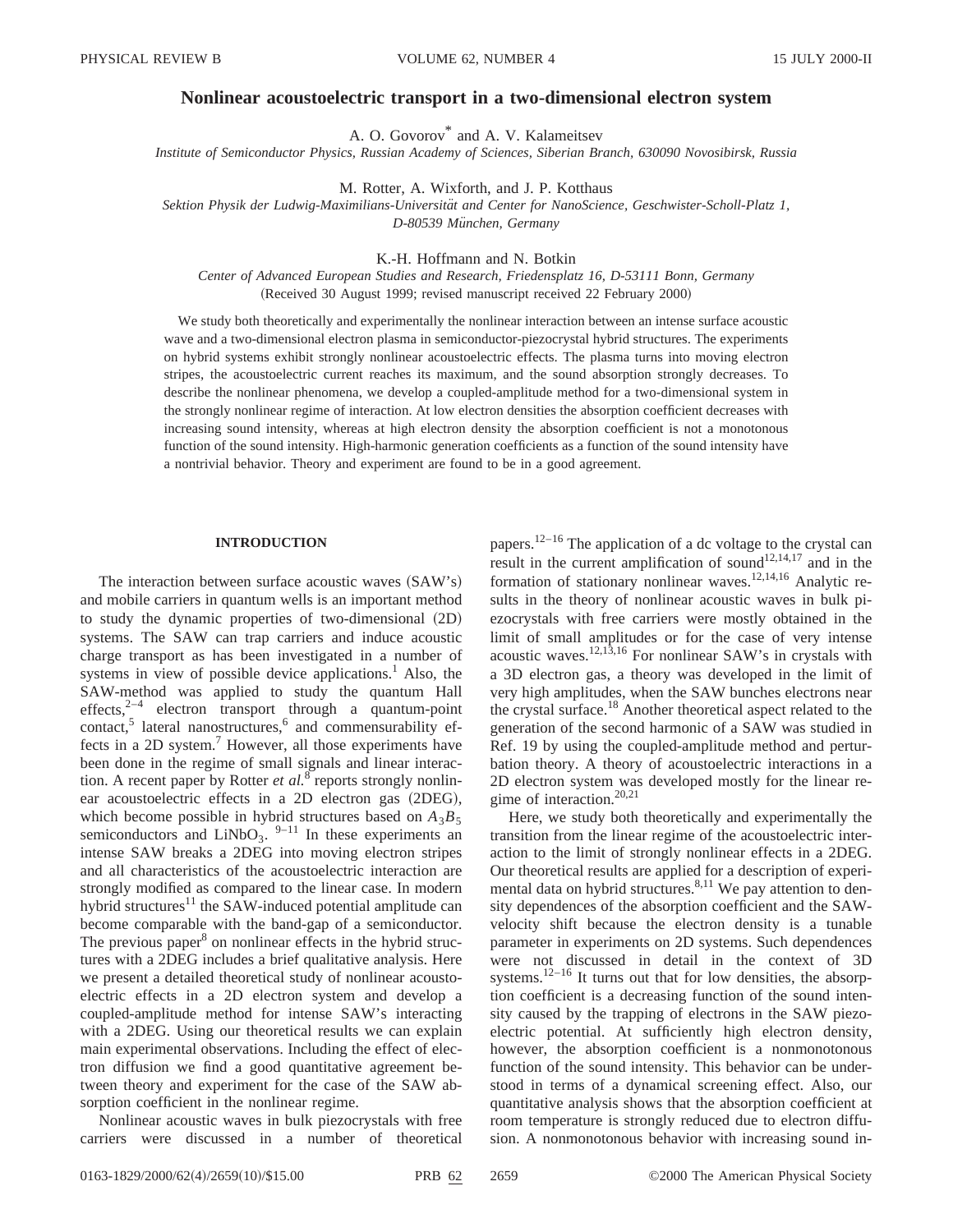tensity was also found for the intensities of higher harmonics in a short device.

The coupled-amplitude method with the introduction of fast and slow variables was used before for a description of bulk systems.14,15 However, the formulas from the bulk theory cannot be directly applied to surface waves because of the complex character of the lattice vibrations in a SAW. To develop the coupled-amplitude method in a 2D system, we introduce a local velocity shift and a local absorption coefficient in an integral form through an electron current, a SAW potential, and an electromechanical coupling coefficient of a microstructure. The resulting formulas can then be applied to any type of SAW's interacting with a 2DEG. Moreover, using our approach, we can find solutions for higher harmonics for arbitrary SAW intensity. This is in contrast with perturbation methods developed earlier for 3D systems and valid at small SAW intensities.<sup>19</sup> At very high intensities, we find analytical asymptotic dependences for the high-harmonic intensities in a 2D system.

As has been shown before, the linear approximation holds when  $\delta n \ll N_s$ , where  $N_s$  is the equilibrium 2DEG density and  $\delta n$  is a density perturbation due to a SAW. In the linear theory, the absorption coefficient  $\Gamma^0$  and the SAW-velocity shift due to the 2DEG  $\delta v_s^0$  are given by the well-known relation<sup>20,21</sup>

$$
-\frac{\delta v_s^0}{v_s^0} + i\frac{\Gamma^0}{2q} = \frac{K_{eff}^2(q)}{2} \frac{i\sigma_0/\sigma_m}{1 + i(\sigma_0/\sigma_m + D_e q/v_s^0)}, \quad (1)
$$

where  $q$  is the SAW wave vector,  $v_s^0$  is the sound velocity in the absence of a 2DEG,  $\sigma_0$  and  $D_e$  are the 2DEG conductivity and the diffusion coefficient, respectively.  $K_{\text{eff}}^2$  is the effective electromechanical coupling coefficient.  $\sigma_m(q)$  $=v_s^0 \epsilon_{\text{eff}}(q)/(2\pi)$ , where  $\epsilon_{\text{eff}}(q)$  is the effective dielectric constant in a 2D system. In most piezoelectric crystals, the coupling  $K_{\text{eff}}^2 \leq 1$ . In GaAs,  $K_{\text{eff}}^2 = 0.00064$ , whereas in the hybrid structures as studied here, it is two orders of magnitude larger, in the range of  $0.01 - 0.05$ ,<sup>10</sup> but still much less than unity. The goal of this paper is to describe the acoustoelectric interaction for the case of large amplitude SAW's, when  $\delta n \sim N_s$  and the perturbation theory is no longer valid. At the same time, the coupling  $K_{\text{eff}}^2$  will be assumed to be much less than unity. Below, we will generalize the results following from Eq.  $(1)$  for the strongly nonlinear case, when  $\delta n \sim N_s$ .

The paper is organized in the following way. In the first section, we will give the general equations for SAW's on a piezoelectric crystal. The second section is devoted to a coupled-amplitude method developed for the case of intense SAW's. The third and fourth sections are about phenomena related to large-amplitude SAW's in a 2DEG. Then, we will discuss experimental data on the hybrid structures and apply our theoretical results for the interpretation of experiments.

### **I. MODEL AND GENERAL EQUATIONS**

In usual GaAs-based microstructures it is very difficult to realize SAW's with high-amplitude potentials because the electromechanical coupling in GaAs is relatively weak. A strong piezoelectric interaction can be achieved in hybrid structures $8,9$  (Fig. 1). Those consist of a semiconductor layer



piezocrystal structure. An epitaxial lift-off film has a thickness 0.5  $\mu$ m. The Ohmic contacts are formed to a 2D electron gas. The transport gate with applied voltage  $V_t$  is used to control the conductivity of the electron plasma. A high-frequency (rf) signal is applied to the metal interdigital transducer IDT1 in order to generate surface acoustic waves. A surface acoustic wave propagates though a sample and is detected by the transducer IDT2.

being bonded to a piezoelectric host crystal, in our case,  $LiNbO<sub>3</sub>$ .<sup>8,9</sup> The semiconductor layer contains an InGaAs-AlGaAs quantum well  $(QW)$  with a high-quality 2DEG, to which Ohmic contacts are formed. The distance between the QW and the piezocrystal is only 32 nm, whereas the distance between the QW and the top transport gate is  $d=450$  nm. In our model *x* and *y* are the in-plane coordinates and *z* is the normal one. The QW plane corresponds to  $z = d$ , and the SAW travels in the  $x$  direction (see Fig. 1). By changing the transport-gate voltage  $V_t$  one can tune the electron density  $N_s(V_t)$  in a QW. In this structure, traveling SAW's can induce very strong piezoelectric fields in the semiconductor layer due to the strong piezoelectricity of the host  $LiNbO<sub>3</sub>$ crystal. A SAW is induced and detected by the metallic interdigital transducers IDT1 and IDT2, respectively, at room temperature.8 The acoustoelectric current is measured between two Ohmic contacts labeled 1 and 2 in Fig. 1.

SAW's in a piezoelectric crystal with a 2D plasma are described by the system of equations<sup>22</sup>

$$
\rho \ddot{u}_i = c_{iklm} \partial_m \partial_k u_l + p_{lik} \partial_l \partial_k \phi, \qquad (2)
$$

$$
\epsilon(x_3)\partial_i\partial_j\phi - 4\pi p_{ikl}\partial_i\partial_l u_k = -4\pi en \delta(x_3 - d), \quad (3)
$$

where  $e=-|e|$  is the electron charge,  $\rho$  is the mass density, and  $\epsilon$  is the dielectric constant. Further,  $c_{iklm}$  is the elastic tensor,  $p_{lik}$  is the piezoelectric tensor,  $u_k(x, z, t)$  is the lattice displacement, and  $\phi(x,z,t)$  and  $n(x,t)$  are the electrostatic potential and the 2D electron density, respectively. In Eqs. (2), (3), we have used the notations  $\partial_l f = \partial f / \partial x_l$  and *f*  $= \frac{\partial f}{\partial t}$ , and the sum convention for repeated indexes. *t* is the time, and  $x_3 = z$ ,  $x_2 = y$ , and  $x_1 = x$  are the coordinates.

In our geometry, the SAW propagating in the *x* direction is a purely Rayleigh wave, in which only two components of the displacement,  $u_x$  and  $u_z$ , are nonzero. Hence, the electric field **E** is also polarized in the (*xz*) plane. This case corresponds to the hybrid structures studied in experiments, $8-10$ where the  $128^\circ$ -rotated *Y* cut of LiNbO<sub>3</sub> is used. The surface of the thin GaAs film is (001). The SAW propagates in the [110] direction of GaAs and *X* direction of LiNbO<sub>3</sub>.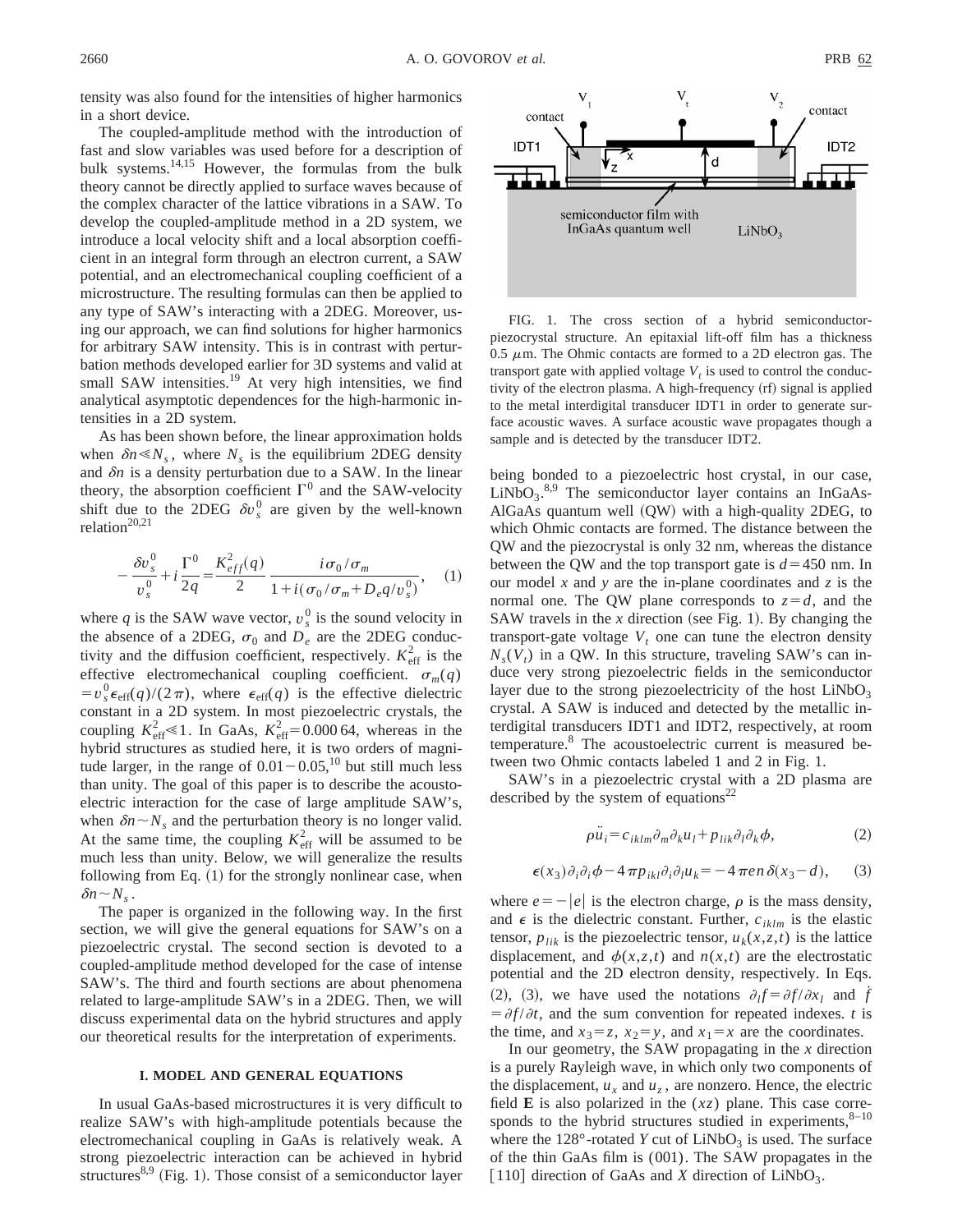The electron 2D plasma is described by the usual hydrodynamic equations

$$
e\dot{n}(x,t) + \frac{\partial j(x,t)}{\partial x} = 0,
$$
\t(4)

$$
j = -\sigma \frac{\partial \phi(x, d, t)}{\partial x} - e D_e \frac{\partial n(x, t)}{\partial x}, \tag{5}
$$

where *j* is the 2D electron current,  $\sigma = |e| \mu n_s(x,t)$  is the 2DEG conductivity,  $\mu$  is the mobility, and  $D_e$  is the electron diffusion coefficient. Equation  $(5)$  is valid in the long wavelength limit, when  $q_l \ll 1$ , where  $l_e$  is the electron mean free path.

The wave equations  $(2)$ ,  $(3)$  should be solved together with the boundary conditions at the surface  $z=0$  and at the interface  $z = d$ . At  $z = 0$ , these conditions are the following:  $\phi(z=0)=0$  and  $\sigma_{zi}=c_{zilm}(\partial_m u_l + \partial_l u_m)/2 + p_{izk}\partial_l \phi = 0.$ Here  $\sigma_{zi}$  is the *z* component of the stress. The top metal gate is thin and does not influence the boundary condition for the stress tensor. At the semiconductor-piezocrystal interface,  $\phi$ ,  $u_i$ , and  $\sigma_{zi}$  should be continuous, and  $D_z(z = d + \delta) - D_z(z)$  $= d - \delta = 4 \pi e n$ , where  $\delta \rightarrow 0$  and  $D_i = -\epsilon(z) \partial_i \phi$  $+2\pi p_{ikl}(\partial_k u_l + \partial_l u_k)$  is the electric displacement. For simplicity, we assumed above that the 2DEG is located directly at the semiconductor-piezocrystal interface.

#### **II. COUPLED-AMPLITUDE METHOD**

The system of nonlinear equations  $(2)$ – $(5)$  can be simplified in the limit of weak electro-mechanical coupling  $K_{\text{eff}}^2$  $\sim p^2/(c\epsilon) \ll 1$ . In this limit, we can introduce two coordinates, the "slow" variable *x* and the "fast" variable  $x_1 = x$  $-v_s^0t$ <sup>14,15</sup> The solution is of the form (see Appendices A and  $B)$ ,

$$
\mathbf{u}(x, z, t) = \mathbf{u}(x, x_1, z) = \mathbf{u}_0(x, z) + \sum_{n=1, 2, ...} a_n(x)
$$
  
 
$$
\times \mathbf{U}^0[z; q_n + \delta q_n(x)]e^{iq_n x_1} + \text{c.c.},
$$
 (6)

$$
\phi(x, z, t) = \phi(x, x_1, z) = \phi_0(x, z) + \sum_{n=1, 2, ...} a_n(x)
$$

$$
\times \Phi^0[z; q_n + \delta q_n(x)]e^{iq_n x_1} + \text{c.c.},
$$

$$
(7)
$$

This solution is written as a sum of harmonics with wave vectors  $q_n = nq$ , where  $q > 0$  is the wave vector of the initially generated SAW near  $x=0$ . The vector  $\mathbf{A}^0[z; q]$  $=$   $(\mathbf{U}^0[\overline{z};q]; \Phi^0[\overline{z};q])$  and the quantity  $\delta q_n$  are determined by a linear system of equations as given in Appendix B. The envelope functions  $a_n(x)$  are slowly changing on the scale of  $\lambda = 2\pi/q$ . It is assumed that the SAW intensity related to the vector  $\mathbf{A}^0[z; q]$  is unity and thus the total SAW intensity is  $I_{\text{SAW}} = \sum_{n=1,2,\dots} |a_n(x)|^2$ . The functions  $\mathbf{u}_0(x,z)$  and  $\phi_0(x, z)$  describe the static spatial distributions, that can be induced by a SAW.

The functions  $j(x, x_1, t)$  and  $n(x, x_1, t)$  can be written in the standard form  $f(x, x_1, t) = f_0(x) + \sum_{n=1,2,\dots} f_n(x) e^{i q_n x_1}$ 

+ c.c., where  $f_n(x)$  is an envelope function. Also, the electric field  $\bf{E}$  can be written in the way similar to Eq.  $(7)$ .

The solutions  $(6)$ ,  $(7)$  are a sum of linearlike SAW's, which slowly vary in the amplitude and in the *z* profile. The *z* distribution of lattice displacement  $U^0$  is a sum of exponential functions  $exp{-\gamma_i[q_n+\delta q_n(x)]z}$ , where  $\gamma_i[q]$  are the coefficients depending also on material constants.<sup>22</sup> On short distances  $({\sim}\lambda)$  the envelope functions  $a_n(x)$  can be regarded as constants and we can solve Eqs.  $(2)$ – $(5)$  considering only the "fast" variable  $x_1$ .  $n_n(x)$  and  $\phi_n(x)$  should be considered here as the functions of the parameters  $a_1, a_2, \ldots, n_0$ , and  $E_0$ . Then, having  $n_n$  and  $\phi_n$  as functions of  $a_1, a_2, \ldots, a_0$ , and  $E_0$ , we can find the behavior of  $a_n(x)$ on long-range scale  $x \sim 1/\Gamma^0 \gg \lambda$ .

The electrostatic potential is written in a self-consistent way:

$$
\phi(x, x_1, z) = \phi^{\text{ind}} + \phi^{\text{SAW}},\tag{8}
$$

where  $\phi^{\text{ind}}$  and  $\phi^{\text{SAW}}$  are the potentials induced by a 2DEG and by piezoelectric charges of a SAW. Using Eq.  $(3)$  we write

$$
\epsilon(z)\partial_i\partial_i\phi^{\text{ind}} = -4\pi en\,\delta(z-d),\tag{9}
$$

$$
\epsilon(z)\partial_i\partial_i\phi^{\text{SAW}} = 4\pi p_{ikl}\partial_i\partial_l u_k. \tag{10}
$$

 $\phi^{\text{ind}}$  and  $\phi^{\text{SAW}}$  can be expressed by the harmonic amplitudes  $\phi_n^{\text{ind}}$  and  $\phi_n^{\text{SAW}}$ . For example,  $\phi_{n}^{\text{ind}} = \phi_0^{\text{ind}}(x, z)$  $+\sum_{n=1,2,\dots}$   $\phi_n^{\text{ind}}(x,z)e^{iq_n x_1} + \text{c.c.}$  In the limit  $\Gamma_{\text{max}}\lambda \sim K_{\text{eff}}^2$  $\leq 1$ , we find from Poisson's equation (see Appendix A) and from the conservation of charge

$$
\phi_n^{\text{ind}}(x,d) = \frac{2\pi e n_n(x)}{\epsilon_{eff}(q_n)q_n}, \quad E_{nx}^{\text{ind}}(x,d) = -iq_n \phi_n^{\text{ind}}(x,d),\tag{11}
$$

$$
j_n(x) = v_s^0 e n_n(x),
$$

where  $n=1,2,3...$  . Here  $\epsilon_{\text{eff}}(q)=[\epsilon_p+\epsilon_s \coth(\vert q\vert d)\vert/2$  is the effective dielectric constant including the gate electrode effect, and  $\epsilon_p$  and  $\epsilon_s$  are the dielectric constants of a host piezocrystal and a semiconductor, respectively.<sup>23</sup>

The *n*th harmonic of the SAW potential  $\phi_n^{\text{SAW}}$  is given only by  $a_n(x)$  and by material constants and can be easily found from the Poisson equation (10). At  $z = d$  we have  $\phi_n^{\text{SAW}}(x,d) = C_n a_n(x)$ , where the coefficient  $C_n$  depends on the geometry and the material constants. For example, in a crystal of the type of GaAs,  $C_n = p_{4}g(q_n)$ , where  $g(q_n)$  is a complicated function of  $q_n$ . Below, we will give the necessary relations for the hybrid structures.

To find the harmonic amplitudes  $n_n$  and  $\phi_n$ , we have to solve Eqs.  $(3)$ ,  $(4)$ , and  $(5)$  regarding the "slow" variable *x* as the constant. The slowly varying quantities  $n_n(x)$  and  $j_n(x)$  can be found as Fourier components of the solution  $n(x_1, x)$  from a "fast" equation in terms of  $x_1$ . In a selfconsistent approach, the electron density  $n(x_1, x)$  is determined by the SAW-induced potential at  $z=d$ ,  $\phi^{\text{SAW}}(x_1, x, d) = \phi_0^{\text{SAW}}(x, d) + \sum_{n=1,2,...} C_n a_n(x) e^{iq_n x_1} + \text{c.c.},$ through a nonlinear equation. $8$  By using Poisson's equation, the results of Appendix A, and Eqs.  $(4)$  and  $(5)$ , we obtain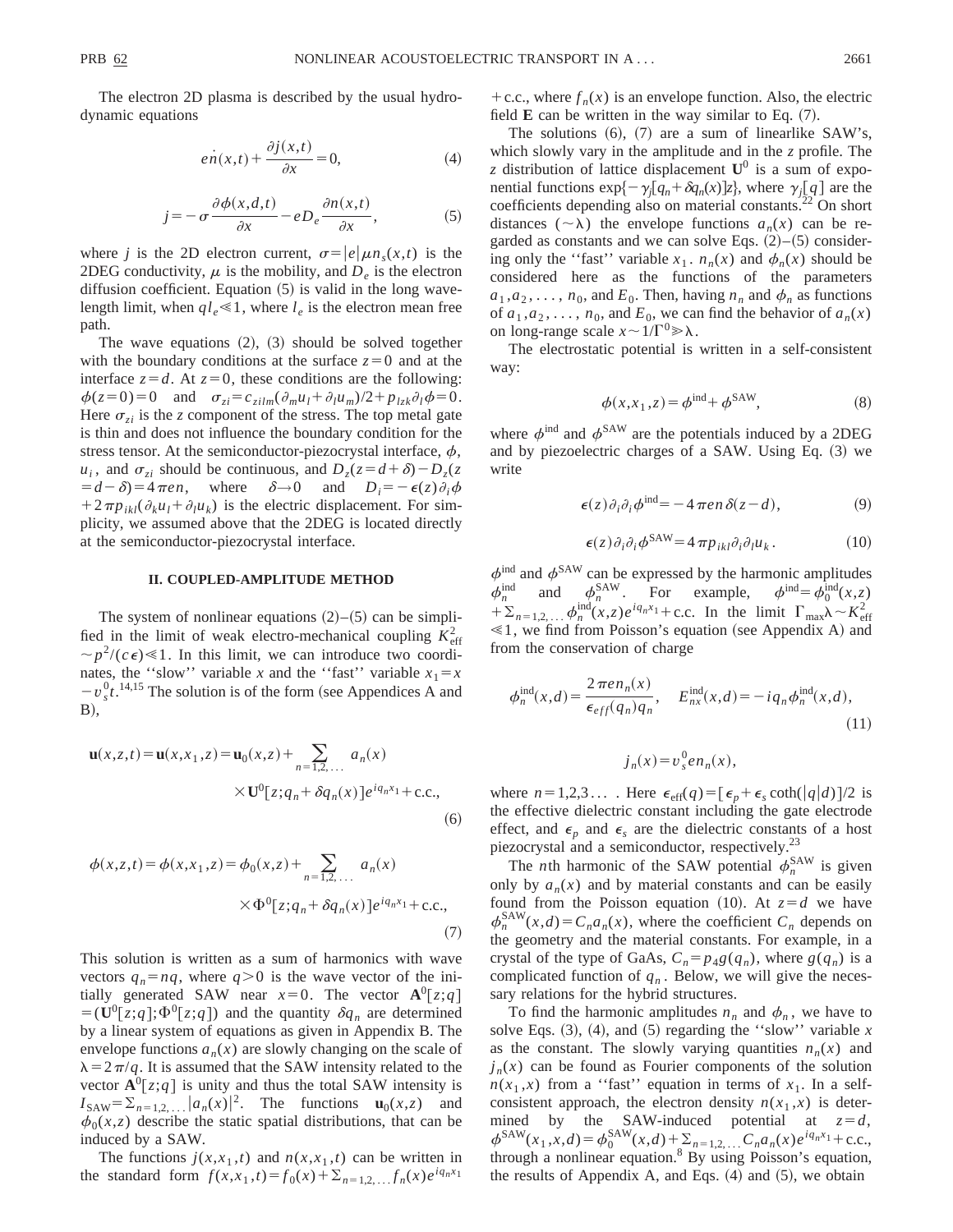$$
|e|n(x_1,x)\mu\left[-\frac{d}{dx_1}\left\{\int_{-\infty}^{+\infty} dx_1'G(x_1-x_1')n(x_1',x)\right\}\right] + E^{SAW}(x_1,x)\left[-eD_e\frac{dn(x_1,x)}{dx_1} - ev_{s0}n(x_1,x) = b_0,\right]
$$
\n(12)

$$
G(x_1 - x_1') = e \int_{-\infty}^{+\infty} dk \frac{e^{-ik(x_1 - x_1')}}{|k| \epsilon_{\text{eff}}(|k|)},
$$
(13)

where  $b_0$  is a constant, which occurs after one integration in the conservation-of-charge equation  $(4)$ . Taking into account  $\Gamma^0$  $\lambda \ll 1$ , we assume that the solution of Eq. (12) is periodic in  $x_1$ ,  $n_s(x_1, x) = n_s(x_1 + \lambda, x)$ . Also,  $\langle n_s(x_1, x) \rangle$  $= \int_0^{\lambda} n_s(x_1, x) dx_1 / \lambda = n_0(x)$ , where  $n_0(x)$  plays the role of a ''local'' 2D density.

The functions  $a_n(x)$  are connected by the system of nonlinear equations (see Appendix  $B$ )

$$
\frac{da_n}{dx} = i \,\delta q_n[a_1, a_2, \dots; n_0, E_0]a_n, \qquad (14)
$$

where

$$
\delta q_n[a_1, a_2, \dots; n_0, E_0] = -\frac{K_{\text{eff}}^2(q_n)}{2} \frac{2\pi}{\epsilon_{\text{eff}}(q_n)} \frac{e n_n(x)}{\phi_n^{\text{SAW}}(x)}
$$

$$
= i \frac{K_{\text{eff}}^2(q_n)}{2q_n \sigma_m(q_n)} \frac{j_n(x) E_n^{\text{SAW}*}}{|\phi_n^{\text{SAW}}(x)|^2} \quad (15)
$$

and  $n=1,2,3,...$ ...

The local velocity change of a SAW  $\delta v_n$  and the local absorption coefficient  $\Gamma_n$  can be expressed by  $\delta q_n$ :

$$
\delta q_n = -q_n \frac{\delta v_n}{v_s^0} + i \frac{\Gamma_n}{2}.
$$
 (16)

Using the relation

$$
K_{\text{eff}}^{2}(q_{n}) = \frac{2|E_{n}^{\text{SAW}}|^{2}\sigma_{m}(q_{n})}{q_{n}I_{n}}
$$
 (17)

(see Ref. 24) and Eqs.  $(11)$  we write

$$
\frac{\delta v_n(x)}{v_s^0} = \frac{\langle \tilde{\phi}_n^{\text{SAW}}(x_1, x) j(x_1, x) \rangle}{2I_n(x)},
$$
\n(18)

$$
\Gamma_n(x) = \frac{\langle \widetilde{E}_n^{\text{SAW}}(x_1, x) j(x_1, x) \rangle}{I_n(x)}.
$$
\n(19)

Here we use the notations  $\langle f(x_1, x) \rangle = \int_0^{\lambda} f(x_1, x) dx_1 / \lambda$ , and  $\widetilde{f}_n(x_1, x) = f_n(x) \exp(i q_n x_1) + \text{c.c.}$ 

In this section, we have assumed that  $K_{\text{eff}}^2 \le 1$  and neglected the terms  $d^2a_n/dx^2 \propto \delta q_n da_n/dx \propto K_{\text{eff}}^4$  and  $d\delta q_n/dx \propto K_{\text{eff}}^4$ . The static electric fields  $\phi_0(x,z)$  in Eq. 7, which can be induced by a SAW, will not play an important role in this paper because we will consider the case with no voltage applied to the Ohmic contacts  $(V_1 = V_2)$  and a relatively short device with  $L \ll 1/\Gamma^0$ . Thus,  $\phi_0(x,d) \approx \text{const}$  and the static electric fields  $E_{0x}(x,d)$  can be neglected. Equations  $(14)$  and  $(15)$  can now be applied to various types of SAW's by introducing specific electromechanical coupling coefficients.

# **III. ACOUSTOELECTRIC TRANSPORT IN A TWO-DIMENSIONAL PLASMA**

Here, we intend to consider the SAW absorption and the acoustic charge transport in the regime  $V_1 = V_2$ . The behavior of a 2DEG in an intense SAW at small distances ( $\sim \lambda$ ) can be assumed to be periodic and is described by nonlinear equation (12). At long distances ( $\gg \lambda$ ) the SAW behavior is determined by complex amplitudes  $a_n(x)$ , that can be found by Eqs.  $(14)$  and  $(15)$ . First, we define the boundary conditions at  $x=0$ :  $a_1(0) = \sqrt{I_1(0)}$  and  $a_n(0)=0$  for  $n=2,3,...$ Here,  $I_1(0)$  denotes the SAW intensity generated by IDT1. In this case, for a relatively short sample the SAW contains mostly the fundamental SAW harmonic  $n=1$  with a small admixture of the higher harmonics  $n=2,3,...$  . So, it follows from Eqs.  $(14)$  and  $(15)$ 

$$
a_1(x) = a_1(0)(1 + ix\delta q_1[a_1(0), 0, 0, \dots; n_0, 0]). \tag{20}
$$

We assume that  $[I_1(0)-I_1(L)] \ll I_1(0)$ , where *L* is the length of a semiconductor film and  $I_1(L)$  is the intensity detected at the IDT2. The latter is valid in a short sample where  $\Gamma_1 L \ll 1$ . The first-harmonic absorption coefficient per unit length, which is measured in the experiments, is  $[I_1(0)-I_1(L)]/[I_1(0)L] = 2\text{Im}\{\delta q_1[a_1(0),0,0,\ldots;n_0,0]\}$  $=\Gamma_1(a_1,0,0,\ldots;n_0,0)$  $=\Gamma_1$  and the velocity shift is  $\delta v_1(a_1, 0, 0, \ldots; n_0, 0)/v_s^0 = -\text{Re}(\delta q_1[a_1, 0, 0, \ldots; n_0, 0]/q)$  $\equiv \delta v_1 / v_s^0$ .

The amplitudes of higher harmonics in a short sample turn out to be given by

$$
a_n(x) = ix \lim_{a_n \to 0} a_n \delta q_n [a_1(0), 0, 0, \dots, a_n, \dots; n_0, 0]
$$

$$
= ix \frac{\pi K_{\text{eff}}^2(q_n)}{\epsilon_{\text{eff}}(q_n)} \frac{en_n(0)}{C_n},
$$
(21)

where  $n=2,3,4,...$  . Here, we assume that  $[I_1(0)-I_1(L)]$  $\ge I_n$ , which is valid for a short sample where  $\Gamma_1 L \le 1$ , and we take into account that for the strongly nonlinear case  $\Gamma_1$  $\sim \Gamma_n$ . The intensity of the *n*th-harmonic is given by  $I_n(x)$  $= |a_n(x)|^2$  and

$$
|C_n|^2 = \frac{|\phi_n^{\text{SAW}}|^2}{|a_n|^2} = \frac{K_{\text{eff}}^2(q_n)}{2q_n\sigma_m(q_n)}
$$
(22)

[see Eq.  $(17)$ ]. By using Eq.  $(21)$  we find the intensities of high harmonics at  $x=L$ :

$$
I_n(L) = \lim_{a_n \to 0} |a_n \delta q_n[a_1, 0, 0, \dots, a_n, \dots; 0, 0]|^2 L^2
$$
  
=  $\pi L^2 (K_{\text{eff}}^2 / \epsilon_{\text{eff}}) q_n v_s^0 e^2 |n_n(0)|^2$ .

To calculate  $\Gamma_1$  and  $\delta v_1$ , we numerically solve Eq. (12) for the parameters  $a_1 \neq 0$  and  $a_n = 0$  when  $n = 2,3,...$  . Then we can find the Fourier components of  $n(x_1, a_1)$ . We now cal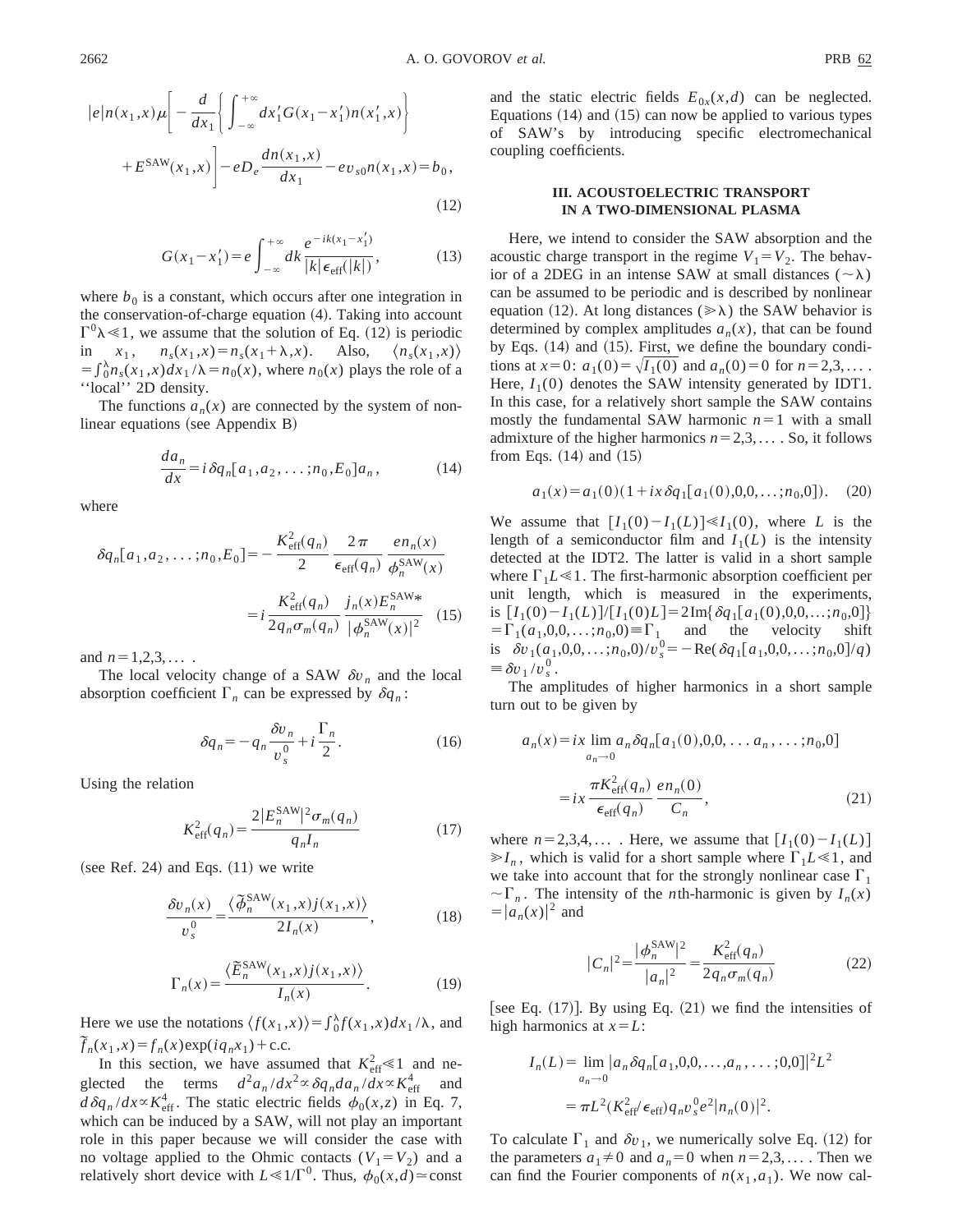culate the electron density  $n(x_1, a_1)$  in the long wave-length limit  $qd \leq 1$ . In this limit the function given by Eq. (13) is reduced to  $G(x_1 - x_1') = (4 \pi e d/\epsilon_s) \delta(x_1 - x_1')$  and Eq. (12) now writes as

$$
|e|n(x_1, a_1)\mu\left(-\frac{4\pi e d}{\epsilon_s}\frac{dn(x_1, a_1)}{dx_1} + F_1^{\text{SAW}}\cos(qx_1 + \chi_1)\right) - e_1^{\text{A}}\frac{dn(x_1, a_1)}{dx_1} - ev_s^0 n(x_1, a_1) - b_0 = 0,
$$
 (23)

where the SAW-induced piezoelectric field is taken in the form  $E^{\text{SAW}} = F_1^{\text{SAW}} \cos(qx_1 + \chi_1)$ , and  $\chi_1$  is the phase of the first SAW harmonic. For simplicity, we put in the following  $\chi_1=0$ . The constant  $b_0$  in Eq. (23) is directly connected with the kinetic motion of a SAW and thus vanishes for  $v_s^0 \rightarrow 0$ . Dividing Eq.  $(23)$  by *n* and then integrating over  $x_1$  we get

$$
|e|\mu\left\{-\frac{4\pi ed}{\epsilon_s}n(x_1)+\frac{F_1^{\text{SAW}}}{q}\sin(qx_1)\right\}-eD_e\ln[n(x_1)]
$$
  
= const<sub>1</sub> +  $ev_s^0x_1$  +  $b_0\int_0^{x_1}\frac{dx'_1}{n(x'_1)}$ . (24)

The left-hand side of the above equation is periodic and thus the right-hand side should be periodic as well. It implies that  $b_0 \int_0^{\lambda} dx'_1/n(x'_1) = -ev_s^0 \lambda.$ 

A numerical solution of Eq. (23)  $n(x_1)$  at  $T=300$  K and at various averaged densities  $N_s = \langle n(x_1) \rangle$  is shown in the inset of Fig. 3. Here, we use the following parameters  $\lambda$ =33  $\mu$ m,  $\mu$ =5000 cm<sup>2</sup>/V s,  $D = \mu(KT/e)$ ,  $\epsilon_s = 12.5$ , and  $v_s^0 = 3.8 \times 10^5$  cm/s. It is seen that with decreasing  $N_s$  the formerly homogenous 2DEG turns into moving electron stripes.

It follows from Eqs.  $(18)$ , $(19)$  that



FIG. 2. The calculated absorption coefficient of the first harmonic  $\Gamma_1$  as a function of the carrier density  $N_s$  for various potential amplitudes  $\Phi_1^{\text{SAW}}$ .  $\lambda = 33 \mu \text{m}$ ,  $\mu = 5000 \text{ cm}^2$  *V/s*, and *T*  $=$  300 K. Inset: The measured attenuation of a SAW as a function of the gate voltage for different high-frequency (rf) powers applied to the IDT1;  $f = 114$  MHz.



FIG. 3. The calculated absorption coefficient of the first harmonic  $\Gamma_1$  as a function of the potential amplitude  $\Phi_1^{\text{SAW}}$  induced by a SAW for various fixed densities  $N<sub>s</sub>$ . The parameters are similar to those in Fig. 2. The dots show the experimentally measured absorption coefficient  $\Gamma_1$  at the gate voltage  $-7.5$  V. This voltage corresponds to the maximal attenuation at the smallest rf power. In the inset we plot the calculated local carrier concentration *n* as a function of the in-plane coordinate  $x_1$  for different total carrier concentration  $N_s$ . The numbers attached to the plots correspond to  $N_s$  in units of  $10^{10}$  cm<sup>-2</sup>.

$$
\frac{\delta v_1}{v_s^0} = -\frac{\langle \Phi_1^{\text{SAW}} \sin(qx_1) j(x_1) \rangle}{2I_1},
$$

$$
\Gamma_1 = \frac{\langle F_1^{\text{SAW}} \cos(qx_1) j(x_1) \rangle}{I_1}.
$$
(25)

The calculated absorption coefficient  $\Gamma_1$  as a function of the electron density  $N_s$  for various potential amplitudes  $\Phi_1^{\text{SAW}}$  $=F_1^{\text{SAW}}/q$  is shown in Fig. 2. It was calculated from Eqs.  $(25)$  and the numerical solution for  $n(x_1)$ . The potential amplitude  $\Phi_1^{\text{SAW}}$  can be easily connected with the SAW intensity  $I_1$  by using Eqs. 17 and 22 with  $K_{\text{eff}}^2$  found numerically in Ref. 9. As an example, in the hybrid structures at SAW frequencies  $f = 114$  and 340 MHz,  $K_{\text{eff}}^2$  is about 0.015 and 0.035, respectively.

We see in Fig. 2 that with increasing  $\Phi_1^{\text{SAW}}$  the absorption coefficient in general decreases and its maximum is shifted to the higher values of  $N<sub>s</sub>$ . This nonlinear behavior can be understood qualitatively as follows. For the densities  $N_s \ll N_s^{\text{max}}$ , the electron plasma forms the moving charge stripes and the electron velocity  $j/(eN_s)$  is very close to its maximum  $v_s^0$ . Here  $N_s^{\text{max}}$  denotes the density corresponding to the maximum of the function  $\Gamma_1(N_s)$  at fixed  $\Phi_1^{\text{SAW}}$ . We will show below that in the case  $N_s < N_s^{\text{max}}$   $\Gamma_1$  $\approx |e| N_s(v_s^0)^2 / (I_1 \mu) \propto N_s / I_1$ . This asymptotic behavior follows from the Weinreich relation.<sup>25</sup> In the region  $N_s \gg N_s^{\text{max}}$ ,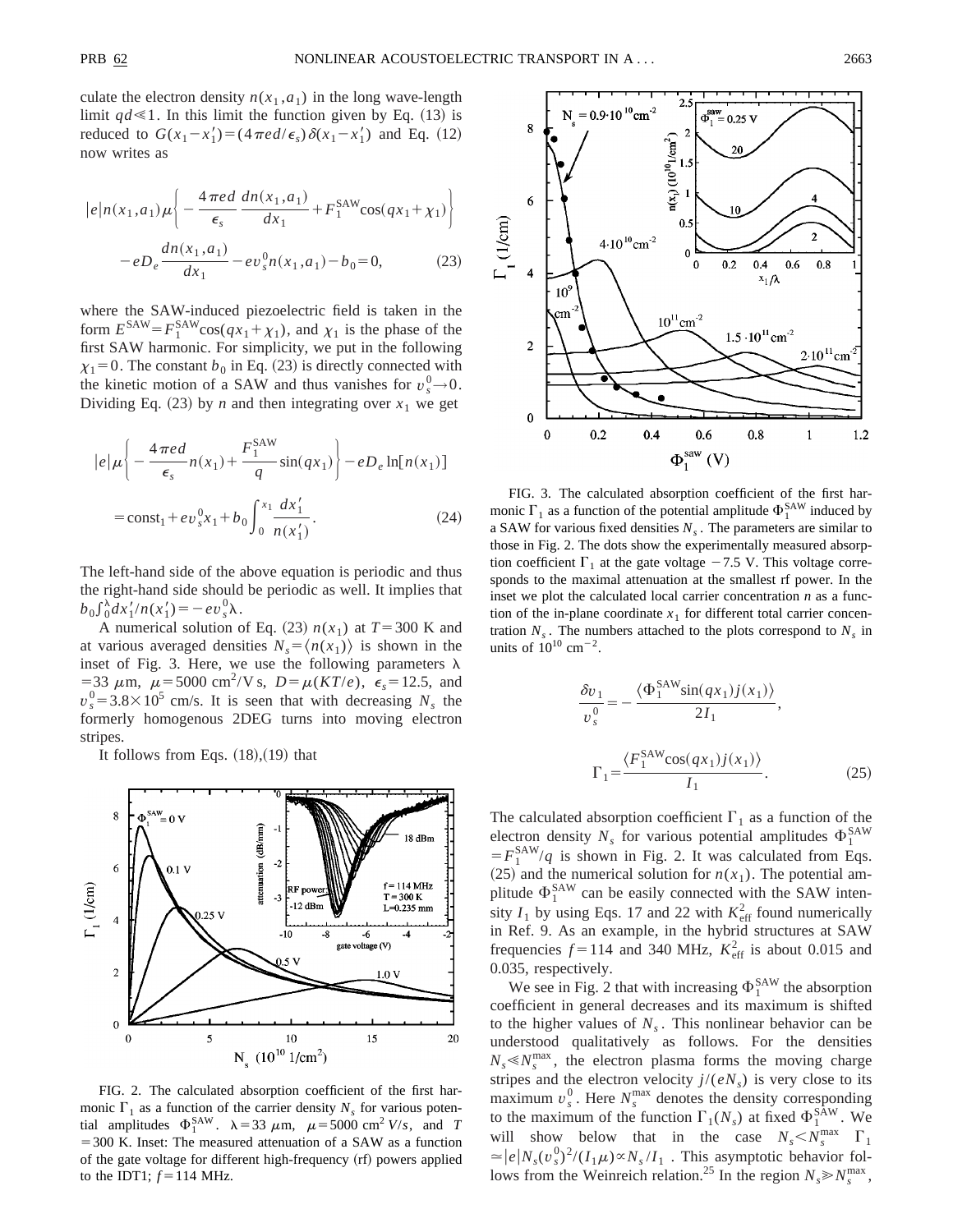

FIG. 4. The calculated SAW-velocity change  $\delta v_1$  as a function of the electron density for various potential amplitudes  $\Phi_1^{\text{SAW}}$ . The parameters are similar to those in Fig. 2. Inset: The measured velocity change of a SAW as a function of the gate voltage for different high-frequency  $(rf)$  powers applied to the IDT1;  $f$  $=$  114 MHz.

the electric current  $\sigma E_x$  decreases with increasing  $N_s$  because of the screening effect. Thus, the absorption coefficient decreases as well.

In Fig. 3 we plot  $\Gamma_1$  as a function of the SAW potential  $\Phi_1^{\text{SAW}}$  for a fixed 2DEG density. For electron densities less than about  $10^{10}$  cm<sup>-1</sup>, the function  $\Gamma_1(\Phi_1^{\text{SAW}})$  is always decreasing. At higher densities  $\Gamma_1(\Phi_1^{\text{SAW}})$  has a maximum. We attribute this behavior to the screening effect in a 2DEG. At high density and small  $\Phi_1^{\text{SAW}}$ , the absorption is strongly suppressed because of screening. The intense SAW, however, modulates the 2DEG and, consequently, reduces screening. Thus, the absorption coefficient starts to increase with increasing  $\Phi_1^{\text{SAW}}$ , when  $\Phi_1^{\text{SAW}}$  is not so large. At larger  $\Phi_1^{\text{SAW}}$ , the plasma becomes broken into stripes and  $\Gamma_1$  decreases with  $I_1$  as  $1/I_1$ .<sup>8,18</sup>

The velocity shift  $\delta v_1$  numerically calculated by Eqs. (25) is shown in Fig. 4. With increasing SAW intensity  $\delta v_1$  increases and approaches to the velocity  $v_s^0$  that corresponds to the case of a totally depleted 2DEG. By analyzing Eqs.  $(25)$ and the function  $j(x_1)$ , we can see that, in the limit  $I_1 \rightarrow \infty$ ,  $\delta v_1 \propto 1/\Phi_1^{\text{SAW}} \propto 1/\sqrt{I_1}$ , as in a 3D plasma.<sup>12</sup>

In Fig. 5 we show results of numerical calculations for the intensities of the high harmonics  $I_n/I_{n,\text{max}} = |n_n|^2/N_s^2$ , where

$$
I_{n,\max} = I_n(\Phi_1^{\text{SAW}} \to \infty) = \pi L^2 \frac{K_{\text{eff}}^2}{\epsilon_{\text{eff}}} q_n v_s^0 e^2 N_s^2.
$$

This formula was obtained taking into account that  $|n_n|$  $\rightarrow$ *N<sub>s</sub>* when  $\Phi_1^{\text{SAW}} \rightarrow \infty$ . The quantities *I<sub>n</sub>* were calculated from the Fourier components of the function  $n(x_1)$ . At small amplitudes  $\Phi_1^{\text{SAW}}$ ,  $I_n \propto (\Phi_1^{\text{SAW}})^n$ , being typical for weak nonlinearity. At larger  $\Phi_1^{\text{SAW}}$ , the behavior of  $I_n$  is quite com-



FIG. 5. The calculated intensities of higher harmonics with *n* = 2, 3, and 4 as functions of the potential amplitude  $\Phi_1^{\text{SAW}}$  for two electron densities  $N_s = 10^{10} \text{ cm}^{-2}$  (upper part) and  $N_s = 10^{11} \text{ cm}^{-2}$ (lower part). The parameters are similar to those in Fig. 2.

plex and strongly differs from the weak-nonlinearity behavior. At very large  $\Phi_1^{\text{SAW}}$ , the high-harmonics intensities tends to saturate:  $I_n \rightarrow I_{n,\text{max}}$ . At higher electron densities the saturation of  $I_n$  occurs at larger SAW potentials (see Fig. 5).

# **IV. ANALYTIC RESULTS FOR ACOUSTOELECTRIC EFFECTS IN A 2D ELECTRON PLASMA**

In this section, we will give some analytic expressions describing various acoustoelectric effects in a system with a 2DEG. For simplicity, we will not take into account diffusion, hence assuming  $D_e=0$  in the formula for the current  $(5)$ . This assumption is well justified at large electron densities or at low temperatures. It is convenient to start with the Weinreich relation for a 2D system in the nonlinear regime.<sup>12,25</sup> Assuming that  $n(x_1)$  and  $j(x_1)$  are periodic functions we can rewrite Eq.  $(12)$  in the form

$$
j(x_1) - v_s^0 e n(x_1) = b_0.
$$
 (26)

Obviously, it is valid in the limit  $K_{\text{eff}}^2 \le 1$ . Using Eq. (26) we can write  $\langle j \rangle = |e| \mu \langle nE_x \rangle = -\mu \langle jE_x \rangle / v_s^0$ . From this equation we now get the Weinreich relation

$$
\frac{\langle jE_x \rangle}{\langle j \rangle} = -\frac{v_s^0}{\mu},\tag{27}
$$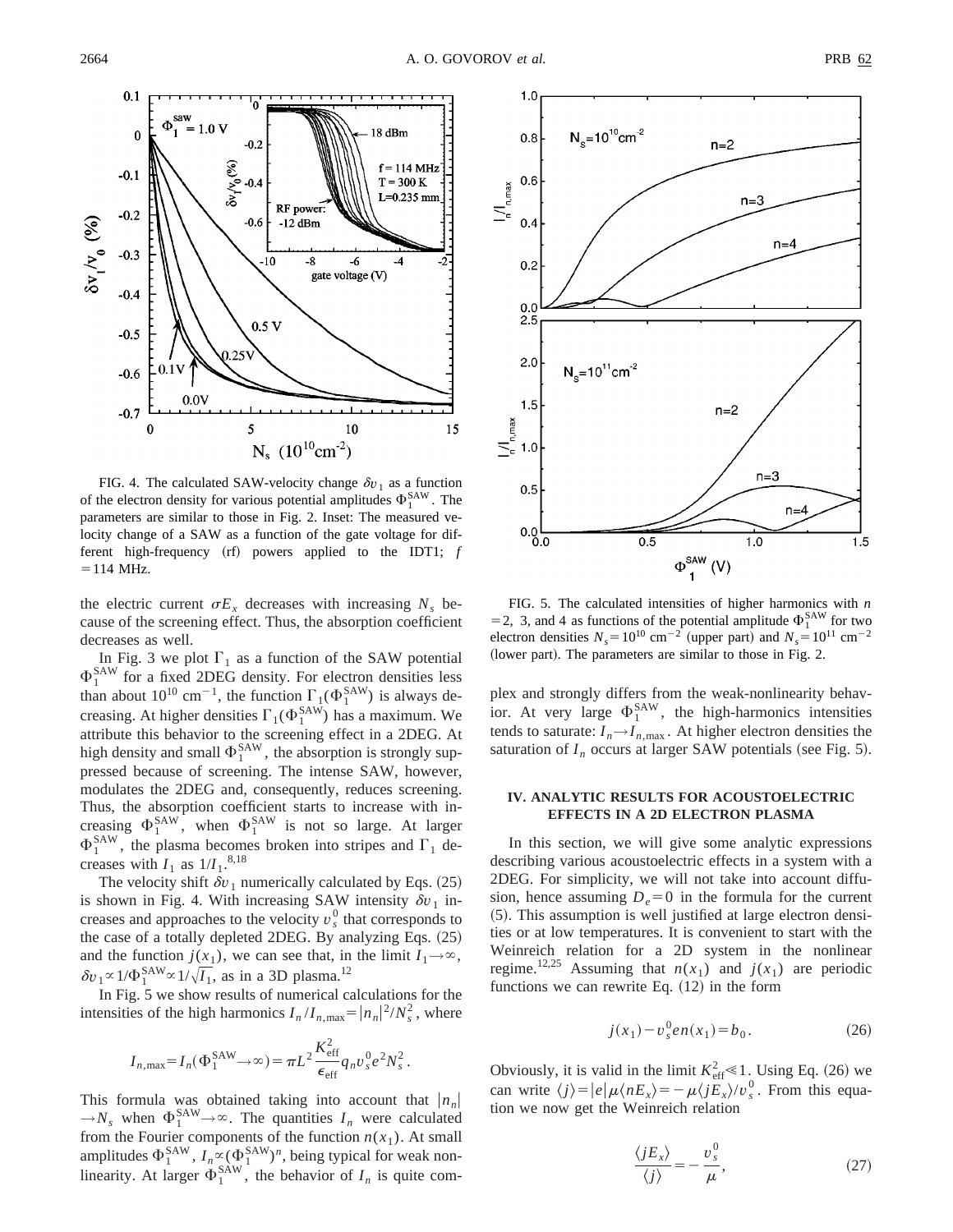where  $\langle$  *jE<sub>x</sub>* $\rangle$  is the dissipation in a SAW. To get Eq. (27), we have neglected the averaged electric fields  $\langle E_x \rangle = 0$  assuming the case  $V_1 = V_2$ .

We now consider Eq. 23 with  $D_e = 0$ . At fixed  $\Phi_1^{\text{SAW}}$ , there is a critical density  $N_{\text{crit}}$ , for the formation of stripes in a 2DEG. When  $N_s < N_{\text{crit}}$  the plasma is split into electron stripes. If  $N_s > N_{\text{crit}}$ , the plasma is continuous but can be strongly modulated in space. For the case  $N_s < N_{\text{crit}}$ , the constant  $b_0$  in Eq. (23) becomes zero and thus Eq. (23) has formally two solutions

$$
f_1(x_1) = \text{const}_2 - \frac{\epsilon_s \Phi_1^{\text{SAW}}}{4\pi|e|d} \sin(qx_1) - \frac{v_s^0}{\mu} \frac{\epsilon_s}{4\pi|e|d}x;
$$
  

$$
f_2(x_1) = 0.
$$
 (28)

The solution has to be a periodic continuous combination of these two functions. It follows from Eq.  $(28)$  that in the limit  $\sigma_0 \gg \sigma_m N_{\text{crit}} \simeq \Phi_1^{\text{SAW}} \epsilon_s / (4 \pi |e| d)$ , where  $\sigma_0 = |e| \mu N_s$ .

When  $N_s < N_{\text{crit}}$  the plasma turns into stripes, which means that electrons are totally trapped and the local electron velocity in a 2DEG reaches its maximum  $j/(eN_s) = v_s^0$ . From the Weinreich relation, we get  $\Gamma_1 = \langle jE_x \rangle / I_1$  $= |e| N_s (v_s^0)^2 / (\mu I_1) \propto 1/I_1^{8,16}$ 

Equations  $(23)$  and  $(24)$  can be used to find an asymptotic formula for  $\Gamma_1$  and  $\langle j \rangle$  in the large density limit when  $\sigma_0 \gg \sigma_m$ . In the limit  $\sigma_0 \gg \sigma_m$ ,  $n \approx N_s$  $-(\epsilon_s \Phi_1^{\text{SAW}})/(4\pi|e|d)\sin(qx_1)$  [see Eq. (28)]. By using the above and Eqs. (26) and (27), we have in the limit  $\sigma_0 \ge \sigma_m$ and in the region  $\Phi_1^{\text{SAW}} < \Phi_{\text{crit}}$ :

$$
\Gamma_1 = \Gamma_{\text{max}} \frac{4 \sigma_m}{\sigma_0} \left( \frac{\Phi_{\text{crit}}}{\Phi_1^{\text{SAW}}} \right)^2 \left( 1 - \sqrt{1 - \left[ \frac{\Phi_1^{\text{SAW}}}{\Phi_{\text{crit}}} \right]^2} \right), \quad (29)
$$

where  $\Gamma_{\text{max}} = qK_{\text{eff}}^2/2$  and  $\Phi_{\text{crit}} = N_s 4 \pi |e| d/\epsilon_s$ . This equation is valid when  $(\Phi_{\text{crit}} - \Phi_1^{\text{SAW}})/\Phi_{\text{crit}} \gg \sigma_m / \sigma_0$ . Equation (29) reproduces the numerical data for  $\Gamma_1(\Phi_1^{\text{SAW}})$  in Fig. 3 at large densities. The asymptotic formula (29) was given before in Ref. 26 without noting the condition  $\sigma_0 \gg \sigma_m$ . In the linear regime of interaction  $\Gamma_1$  and  $\delta v_1$  are given by the formula  $(1)$ .

In the end of this section we consider an asymptotic behavior for the high-harmonic intensities  $I_n$  in the limit  $I_1$  $\rightarrow \infty$ . The electron density  $n_s(x_1)$  at high  $\Phi_1^{\text{SAW}}$  can be written in a parabolic approximation. Then, by calculating the Fourier components  $n_n$ , we find that  $I_{n,\text{max}}-I_n$  $\alpha (\Phi_1^{\text{SAW}})^{-2/3} \alpha I_1^{-1/3}$ , where  $n=2,3,...$ .

## **V. COMPARISON WITH EXPERIMENTAL DATA**

The experiments involving SAW's were performed on the hybrid semiconductor-LiNbO<sub>3</sub> structures fabricated by the epitaxial lift-off (ELO) technique developed by Yablonovich *et al.*<sup>27</sup> The structures contain a 12-nm-thick high-quality  $In<sub>0.2</sub>Ga<sub>0.8</sub>As quantum well (QW) embedded in modulation$ doped  $Al<sub>0.2</sub>Ga<sub>0.8</sub>As barriers. In these structures, the thin$ semiconductor layered system including a QW was tightly bound to the lithium niobate host crystal by the van der Waals forces. $8-10$  The MBE grown quantum well structure is removed from its native GaAs substrate by etching an AlAs sacrificial layer below the active semiconductor system. The thin ELO film with a thickness of only 500 nm is then transferred onto the host  $LiNbO<sub>3</sub>$  crystal. The parameters for this structure were described already in the beginning of Sec. I. The geometry of the structure is shown in Fig. 1. For further details related to the fabrication procedure of such quasimonolithic structures we refer the reader to Refs. 8–10. The experiments were performed for two SAW frequencies *f*  $=$  340 MHz and  $f = 114$  MHz at room temperature.

The SAW in our experiments can be strong enough to break up an initially homogenous 2D plasma into moving stripes. The transition to the regime of moving electron stripes was directly observed in the experiments on acoustic charge transport (ACT) in samples with specially designed injection and detection dates. $8$  In these experiments the velocity of the ACT signal first increases with the SAW intensity and finally saturates at the sound velocity. The latter manifests the formation of stripes. Strongly nonlinear effects are also observed in the attenuation data. The attenuation of a SAW with  $f = 114$  MHz for different intensities is plotted in the inset of Fig. 2 as a function of the transport-gate voltage, which determines the averaged electron density in a 2DEG. At small SAW intensities, the electronic sound attenuation  $\Gamma^0$  as a function of the conductivity  $\sigma_0$  is described by the well-known linear-theory equation (1) and exhibits a maximum. This linear regime is realized in our experiments at the smallest SAW intensities of about  $-12$  dBm (inset of Fig. 2). It is seen from the inset of Fig. 2 that at high SAW amplitudes the attenuation is strongly suppressed and its maximum is shifted to higher gate bias or conductivity, respectively. The experimental data for a SAW with the frequency  $f = 340$  MHz look qualitatively similar to those for  $f = 114$  MHz and were given earlier in Ref. 8.

The nonlinear regime of interaction is described by the theory given in Secs. II, III, and IV. To quantitatively compare theory and experiment, we now express the SAW potential amplitude  $\Phi_1^{\text{SAW}}$  through the input radio frequency  $(rf)$  power *P*. The SAW intensity can be written as  $I_1$  $= I_{\text{SAW}} = 2(P/w)10^{-I L/10}$ , where the width of the transducer  $w=0.55$  mm. The insertion losses (IL) in the transducers were measured to be 15 dB. Then, the SAW potential can be written using Eq. (22) as  $\Phi_1^{\text{SAW}} = K_{\text{eff}} \sqrt{2I_1/(q \sigma_m)}$ , where  $K_{\text{eff}}^2$  = 0.015 for *f* = 114 MHz.<sup>10</sup> In Fig. 3 we also show the experimentally measured absorption coefficient at the gate voltage  $V_t = -7.5$  V. This voltage corresponds to the maximal attenuation for the smallest rf power,  $-12$  dBm (see inset of Fig. 2). From the linear theory we find that the absorption coefficient is maximal at  $N_s = 0.9 \times 10^{10}$  1/cm<sup>2</sup>. One can see from Fig. 3 that the experimentally measured function  $\Gamma_1(\Phi_1^{\text{SAW}})$  for  $V_t = -7.5$  V is in very good agreement with the calculated one for  $N_s = 0.9 \times 10^{10}$  cm<sup>-2</sup>. Here we did not use any fitting parameters. This quantitative agreement becomes possible if we account for the diffusion coefficient. The maximal absorption coefficient as calculated from the linear theory is  $\Gamma_{\text{max}}^{\text{diff}} = 7.6 \text{ cm}^{-1}$ . Without diffusion this value is about  $\Gamma_{\text{max}}=14.3 \text{ cm}^{-1}$ . Thus, the diffusion strongly suppresses the SAW absorption.

At fixed SAW power and a sufficiently small density  $N_s$ , the 2DEG is divided into stripes and  $\Gamma_1$  increases with increasing the gate voltage. In our theory,  $\Gamma_1 \propto N_s$  in the regime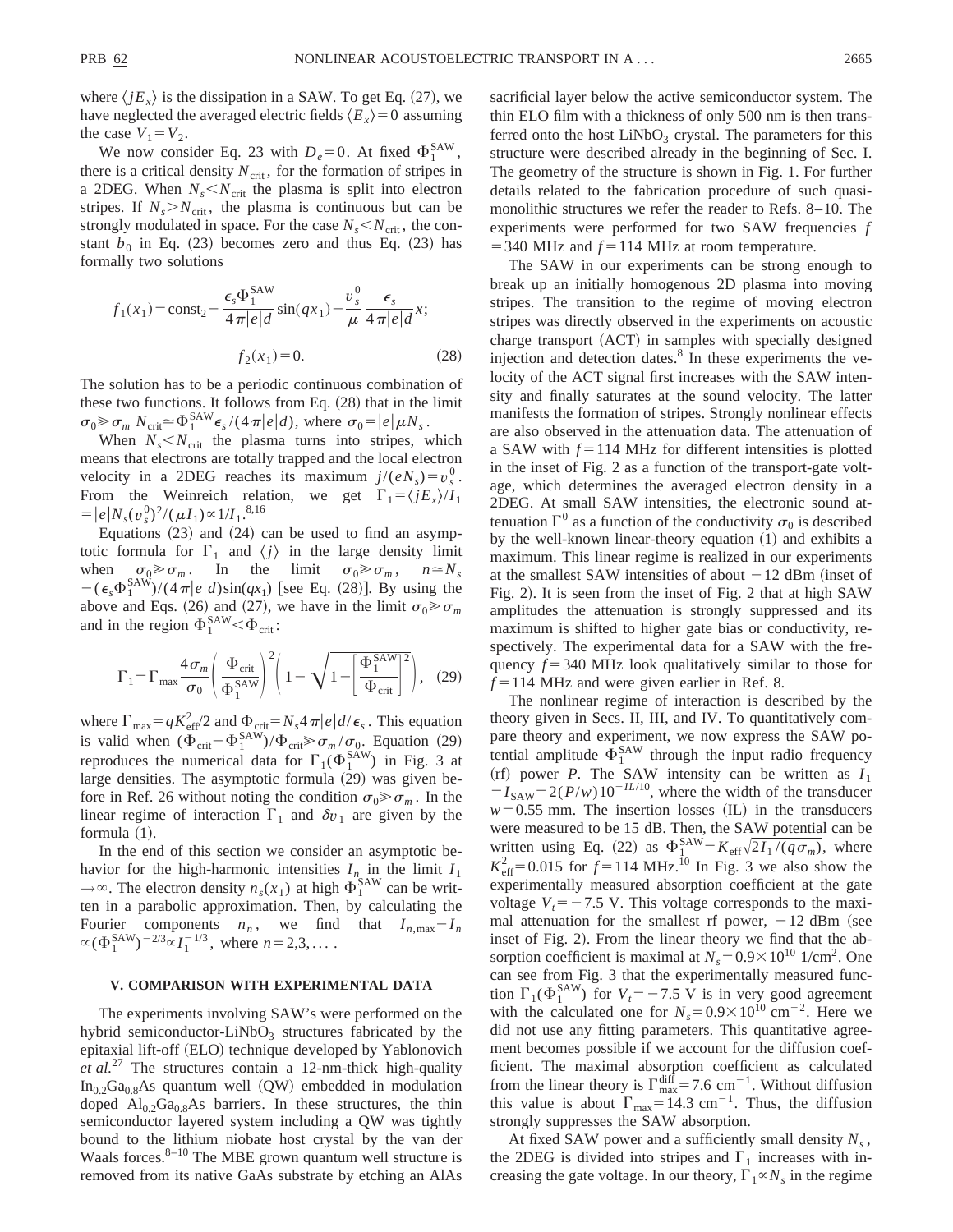

FIG. 6. The measured ratio  $\Gamma_1 P/I_{ae}$  as a function of the high-frequency (rf) power *P* for  $f = 340$  MHz;  $T = 300$  K. The acoustoelectric current  $I_{AE}$  was measured in its maximum.

of stripes, which explains the increase of the attenuation at small gate voltages in the inset of Fig. 2. At a sufficiently large gate voltage, the absorption coefficient as a function of  $V_t$  starts to decrease because of the screening effect in a high-density 2DEG modulated by a SAW. The interplay of these two effects leads to the shift of the maximum of the function  $\Gamma_1(V_t)$  shown in the inset of Fig. 2.

The change of the SAW velocity due to the electron plasma is shown in the inset of Fig. 4. With increasing rf power the curves in Fig. 4 are again shifted towards larger electron conductivity which can be understood in terms of screening. With increasing SAW intensity the electron plasma is strongly modulated or even split into stripes and the screening of piezoelectric fields by electrons becomes not so effective. Thus, the shift of the SAW velocity due to electrons decreases with increasing the SAW intensity. The experimentally observed shift is in qualitative agreement with our modeling shown in Fig. 4. However, our theory does not reproduce the character of  $\delta v_1(V_t)$  in the region of small electron densities. Likely, the measurement of the SAW velocity is not so sensitive to a low-density electron system in comparison with the attenuation method.

In Fig. 6, we show the quantity  $\Gamma_1 P/I_{ae}$  as a function of the rf power to verify the Weinreich relation. The acoustoelectric current  $\langle j \rangle = I_{AE}(P)$  was measured in a "short circuit geometry," where the Ohmic contacts are directly (without resistor) connected to the current measurement instrument. For more details on acoustoelectric current measurements we refer to Ref. 11. We see from Fig. 6 that the ratio  $\Gamma_1 P/I_{\text{AE}}$  has a weak power dependence. Thus, our experimental data are well described by the Weinreich relation. Slight deviations from the Weinreich relation seen in Fig. 6 can come from the density dependence of the mobility  $\mu(N_s)$ , that is expected to be relatively weak at room temperature. The reason is that the main electronic scattering mechanism at high temperatures is due to acoustic phonons and is relatively insensitive to the 2D density.

### **CONCLUSIONS**

The theoretical results obtained in Sec. II, can also be applied to study dynamics of SAW's at large distances in a

long sample, where the contribution of high harmonics can be very important. <sup>28,29</sup> This long-distance transformation to high harmonics was studied experimentally for SAW's interacting with a 3D electron gas of a semiconductor on a piezocrystal.28,29 In the presence of a dc voltage applied to the crystal, it is possible to expect the appearance of nonlinear waves with a stationary profile or with a stationary energy flow.12,14,28 In a wave with a stationary energy flow the wave shape is periodically changed in space.<sup>28</sup> Another scenario can relate to chaotic dynamics in an acoustoelectric system.<sup>30</sup> Equation  $(14)$  can be used to numerically model these phenomena in 2D electron systems at long distances.

To conclude, we have studied strongly nonlinear acoustoelectric phenomena caused by the interaction between a SAW and a two-dimensional electron system. In the experimental measurements performed on hybrid semiconductorpiezocrystal structures the SAW attenuation, the SAW velocity change, and the acoustoelectric current are strongly modified in the nonlinear regime due to the formation of moving electron stripes. By using a coupled-amplitude method we have modeled the decay and transformation of SAW's in the nonlinear regime. Using our theoretical results, we could explain our experimental findings and distinguished between different regimes of the nonlinear acoustoelectric interaction at large SAW intensities.

# **ACKNOWLEDGMENTS**

We would like to thank D. Bernklau and H. Riechert for the fabrication of the excellent MBE material, W. Ruile for the strong support from the SAW device side, and A. V. Chaplik and M. K. Balakirev for helpful discussions. We gratefully acknowledge financial support by the Volkswagen-Stiftung and by the Russian Foundation for Basic Research (Grants No. 99-02-17019 and 99-02-17127).

#### **APPENDIX A**

Here we intend to briefly discuss the electrostatics of the hybrid structure. The spacing between the 2DEG and the top metal gate in the fabricated structures is much larger than the distance from the 2DEG to the AlGaAs-LiNbO<sub>3</sub> interface. Thus, to model the screening effects, we will assume that the 2DEG is located right on the  $AIGaAs-LiNbO<sub>3</sub>$  interface. It is convenient to solve this problem by a Fourier transform in terms of *x* and by remaining the vertical coordinate *z*. The relation between the Fourier components of the electrostatic potential  $W^{\text{ind}}[z; k]$  induced by 2D electrons and the 2DEG density  $n_k$  is found from the Poisson equation and from the corresponding boundary conditions

$$
W^{\text{ind}}[z;k] = \frac{2\pi en_k}{|k| \epsilon_{\text{eff}}(k)} G(z), \tag{A1}
$$

where  $\epsilon_{\text{eff}}(k) = [\epsilon_p + \epsilon_s \coth(|k|d)]/2$ . The function  $G(z)$  $=$ sinh $\frac{1}{2}$ k|z/sinh $\frac{1}{k}$ |d, when  $0 < z < d$ , and  $G(z) = e^{-\frac{1}{k}(z-d)}$  for  $d < z^{23}$ 

Taking the electron density in the form of  $n_s(x, x_1, t)$  $=n_0(x) + \sum_{n=1,2,...} n_n(x)e^{iq_n x_1} + \text{c.c., we can write for the}$ induced electrostatic potential  $\phi^{\text{ind}}(x, x_1, z, t) = \phi_0^{\text{ind}}(x, z)$  $+ \sum_{n=1,2,...}$   $\phi_n^{\text{ind}}(x, z) e^{iq_n x_1} + \text{c.c.,}$  where  $q_n = nq$ . Using Eq. (A1), we find  $\phi_n^{\text{ind}}(x,z) = 2\pi e n_n(x) G(z) / [q_n \epsilon_{\text{eff}}(q_n)]$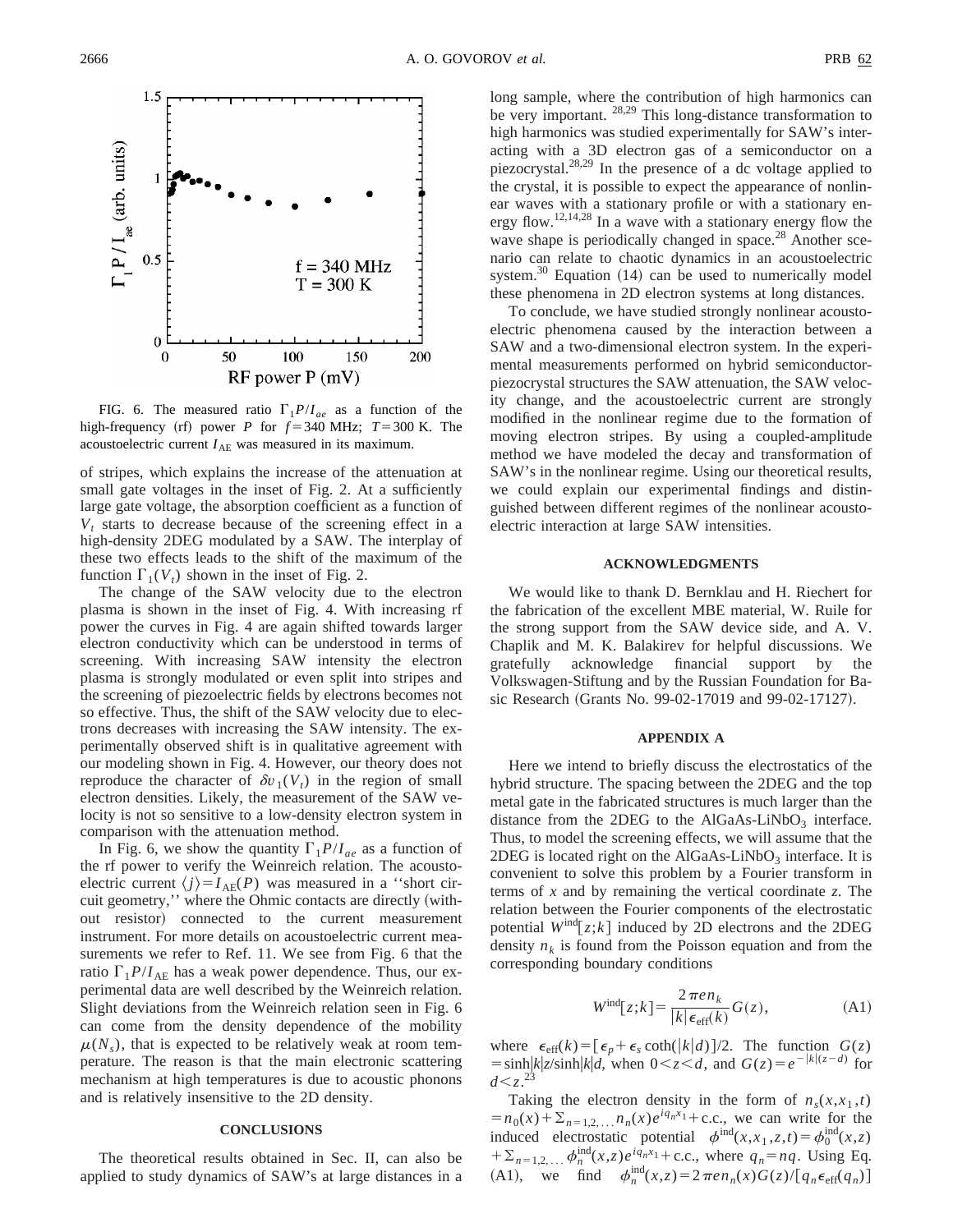$+\delta\phi_n(x,z)$ , where  $n=1,2,...$  The correction  $\delta\phi_n(x,z)$  $\sim da_n(x)/dx \sim \delta q_n \sim K_{\text{eff}}^2$  [see Eq. (15) for  $\delta q_n$ ] and is small compared to  $W^{\text{ind}}[z;q_n]$ . Thus, regarding  $n_n(x)$  as the constants, we obtain at  $z = d$ :  $\phi_n^{\text{th}}$  $\phi_n^{\text{ind}}(x,d)$  $\approx 2\pi e n_n(x) / [q_n \epsilon_{\text{eff}}(q_n)]$  and  $E_{nx}(x,d) \approx -iq_n \phi_n^{\text{ind}}(x,d)$ . In other words, we consider the envelope functions  $n_n(x)$  as constants and solve Poisson's equation in terms of the "fast" variable  $x_1$ . Again, it is valid in the limit  $\Gamma^0/q$  $\sim K_{\text{eff}}^2 \ll 1$ .

As an example, we now calculate the correction  $\delta \phi_n$  in the linear regime of interaction, when  $n(x, x_1, t) = N_s + n_1(x)e^{iqx_1} + n_1^*(x)e^{-iqx_1}$  with  $n_1(x)$  $= \tilde{n}_1 e^{-\Gamma^0 x/2 - i q \delta v_s^0 / v_s^0 x}$ . From the Poisson equation we find  $\delta\phi_1(x,z) \sim (\Gamma^0/2 + i q \delta v_s / v_s^0) n_1(x) F(z)$ , where  $F(z) \sim 1$ for  $z \sim 1/q$ .

## **APPENDIX B**

In order to solve a system of nonlinear equations  $(2)$ – $(5)$ we will use some of results from a linear-response theory.20,21 In a linear theory the total electrostatic potential and the 2D density can be written as  $W[x, z, t]$  $W[z, k]e^{ikx - i\omega t}$  and  $n(x,t) = n_k e^{ikx - i\omega t}$ , respectively. Here  $\omega$  is the SAW frequency. It is convenient to introduce a quantity  $\Pi_k$  by means of the relation  $en_k = -\Pi_k W[d;k],$ where  $W[d,k]$  is the Fourier component of the electrostatic potential at  $z = d$ . Equations (2), (3) are now written as

$$
\omega^2 \rho u_i + c_{iklm} \partial_m \partial_k u_l + p_{lik} \partial_l \partial_k W[x, z, t] = 0, \quad \text{(B1)}
$$

$$
-4\pi p_{ikl}\partial_i\partial_l u_k + (\epsilon \partial_i\partial_i - 4\pi \Pi_k \delta(x_3 - d))W[x, z, t] = 0.
$$
\n(B2)

Above equations should be solved together with the necessary boundary conditions considered in Sec. I. Then, we rewrite Eqs.  $(B1)$ ,  $(B2)$  in the form

$$
\hat{L}_{\text{lin}} \mathbf{A}_{\text{lin}} = 0,\tag{B3}
$$

Here  $\hat{L}_{lin}$  is a linear operator and  $\mathbf{A}_{lin} = (\mathbf{u}[x, z, t], W[x, z, t])$  $=$   $(\mathbf{U}^0[z; k], W^0[z; k])e^{ikx - i\omega t}$ . It follows from the boundary conditions that  $k=q+\delta q_{\text{lin}}^2$ , <sup>21</sup> where  $q=\omega/v_s^0$  and

$$
\delta q_{\rm lin} = \frac{q K_{\rm eff}^2}{2} \frac{\Pi_q / \Pi_q^0}{1 + \Pi_q / \Pi_q^0}, \quad \Pi_q^0 = \frac{q \epsilon_{\rm eff}(q)}{2 \pi}.
$$
 (B4)

Now a solution of Eq. (B3) can be written as  $A_{lin} = A^0[z; q]$  $f_0(x) = e^{i\delta q \ln x}$  and  $x_1 = x - v_s^0 t$ .  $A^{0}[z; q + \delta q_{\text{lin}}]$  is a vector, that can be found from the matrix given by the boundary conditions. $21$ 

\*E-mail: govor@isp.nsc.ru

- <sup>1</sup>M. J. Hoskins, H. Morko, and B. J. Hunsinger, Appl. Phys. Lett. 41, 332 (1982); W. J. Tanski, S. W. Merritt, R. N. Sacks, D. E. Cullen, E. J. Branciforte, R. D. Caroll, and T. C. Eschrich, *ibid.* **52**, 18 (1988).
- $2A$ . Wixforth, J. Scriba, M. Wassermeier, J. P. Kotthaus, G. Weimann, and W. Schlapp, Phys. Rev. B 40, 7874 (1989).
- <sup>3</sup>R. L. Willett, R. R. Ruel, K. W. West, and L. N. Pfeiffer, Phys. Rev. Lett. **71**, 3846 (1993).

Equation B3 contains first and second spatial derivatives and can be written as  $\hat{L}_{\text{lin}}A_{\text{lin}}=e^{iqx_1}[f_0(x)\hat{L}_0(q)A^0]$  $+f'_0(x)\hat{L}_1(q)A^0+f''_0(x)\hat{L}_2(q)A^0=0$ , where  $f'=df/dx$ . Neglecting the second derivative  $f''_0(x)$ , that is  $\sim \delta q_{\text{lin}}^2$  $\sim K_{\text{eff}}^4$ , we have

$$
\hat{L}_0(q)\mathbf{A}^0 + i\,\delta q_{\text{lin}}\hat{L}_1(q)\mathbf{A}^0 = 0.
$$
 (B5)

Now we turn to the nonlinear theory, where the equation  $\hat{L}A=0$  is also valid. The operator  $\hat{L}$  is determined by the equations similar to Eqs.  $(B1)$ – $(B3)$  but with nonlinear quantity  $\Pi_n(x)$ , that is defined by  $\Pi_n(x) = -e n_n(x)/\phi_n(x,d)$ . In the nonlinear case the vector  $A = A_0(x, z)$  $+ \sum_{n=1,2,\dots} a_n(x) \mathbf{A}_n(x, z) e^{iq_n x_1} + \text{c.c.}.$  Each term in the equation  $\hat{L}$ **A**=0 should be zero, and so  $\hat{L}a_n(x)$ **A**<sub>n</sub>(*x*,*z*)*e*<sup>*i*q<sub>n</sub>x<sub>1</sub></sub></sup>  $\approx e^{iq_n x_1} [a_n(x) \hat{L}_0(q_n) A_n + a'_n(x) \hat{L}_1(q_n) A_n] = 0$ . To get the latter equation, we have neglected  $d\delta q_n / dx \sim K_{\text{eff}}^4$  and  $d^2a_n/dx^2 \sim K_{\text{eff}}^4$ . We can solve the equation  $\hat{L}A=0$  if we choose  $\mathbf{A}_n(x, z) = \mathbf{A}^0[z, q_n + \delta q_n(x)],$  where the vector  $A^{0}[z;q]$  is defined above in the linear theory. Using Eq. (B5) we get

$$
\frac{da_n(x)}{dx} = i \,\delta q_n(x) a_n(x),\tag{B6}
$$

where  $\delta q_n(x)$  is given by the equation for  $\delta q_{lin}$  [Eq. (B4)] with corrections  $\Pi_q \to \Pi_n(x)$  and  $\Pi_q^0 \to \Pi_{q_n}^0 = \Pi_n^0$ . Equation B6 is used in Secs. I and II to describe the acoustoelectric phenomena in a 2DEG. Using Eqs.  $(8)$  and  $(11)$  and the results of Appendix A, the denominator in  $\delta q_n(x)$ [see Eq. (B4)] is rewritten as  $1 + \Pi_n(x)/\Pi_n^0$  $=-\prod_{n}(x)\phi_n^{\text{SAW}}(x)/en_n(x)$ . Then, by using Eq. (B4) and the conservation-of-charge equation  $j_n(x) = v_s^0 e n_n(x)$ , we obtain

$$
\delta q_n(x) = -\frac{K_{\text{eff}}^2(q_n)}{2} \frac{2\pi}{\epsilon_{\text{eff}}(q_n)} \frac{e n_n(x)}{\phi_n^{\text{SAW}}(x)}
$$

$$
= i \frac{K_{\text{eff}}^2(q_n)}{2\Pi_n^0 v_s^0} \frac{j_n(x) E_n^{\text{SAW}}}{|\phi_n^{\text{SAW}}(x)|^2}.
$$
(B7)

We use this equation in Sec. II [see Eq.  $(15)$ ]. To obtain above results, we have neglected the terms like  $a''_n(x)$  and  $\delta q'_n(x)$  assuming that  $K_{\text{eff}}^2$  is a small parameter.

- <sup>4</sup> I. L. Drichko, A. M. D'yakonov, A. M. Kreshchuk, T. A. Polyanskaya, I. G. Savel'ev, I. Yu. Smirnov, and A. S. Suslov, Fiz. Tekh. Poluprovodn. **31**, 451 (1997) [Sov. Phys. Semicond. **31**, 451 (1997)].
- 5V. I. Talyanskii, J. M. Shilton, M. Pepper, C. G. Smith, C. J. B. Ford, E. H. Linfield, D. A. Ritchie, and G. A. C. Jones, Phys. Rev. B 56, 15 180 (1997).
- <sup>6</sup>G. R. Nash, S. J. Bending, Y. Kershaw, K. Eberl, P. Grambow, and K. von Klitzing, Surf. Sci. 361/362, 668 (1996).